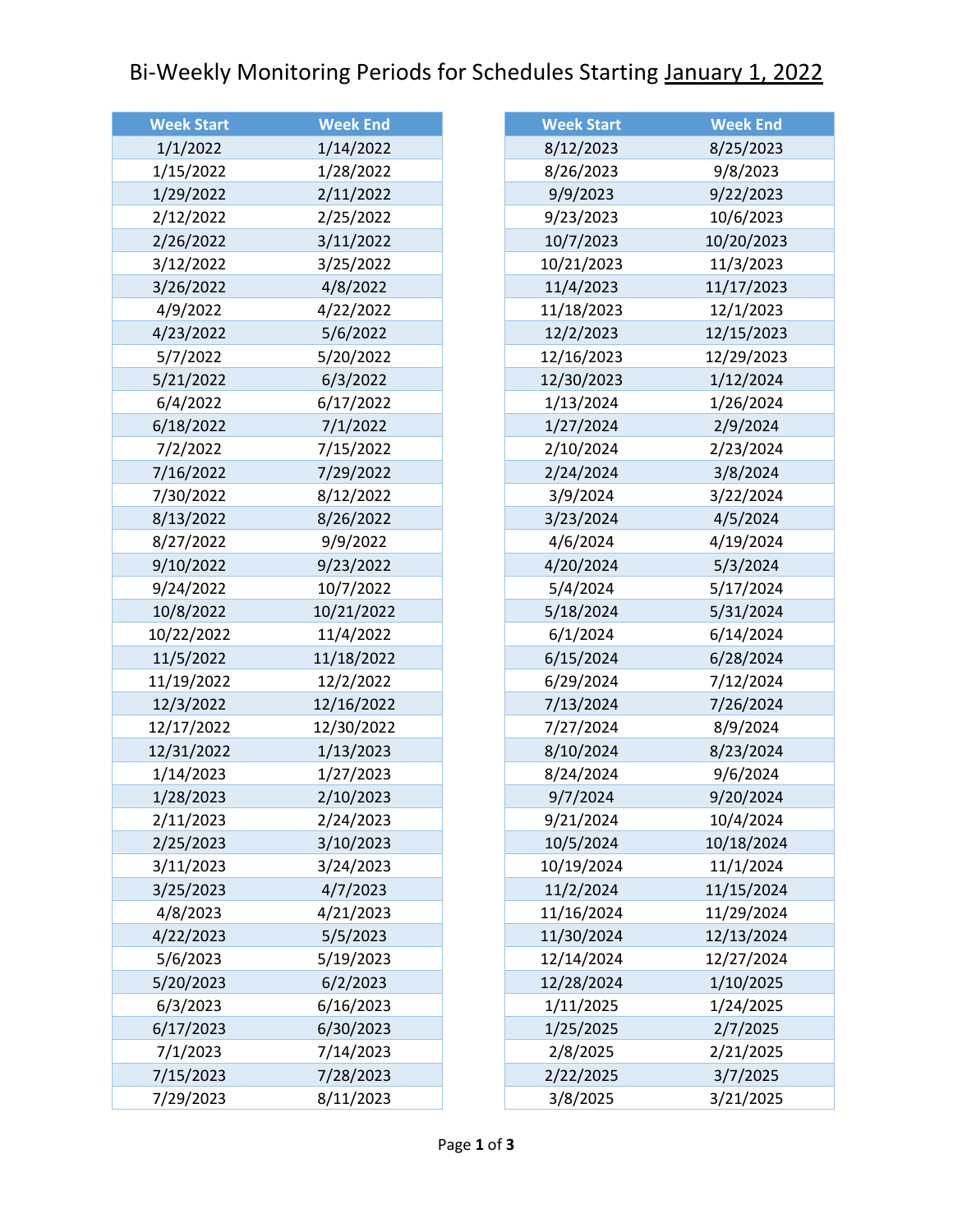## Bi-Weekly Monitoring Periods for Schedules Starting January 1, 2022

| <b>Week Start</b> | <b>Week End</b> |
|-------------------|-----------------|
| 3/22/2025         | 4/4/2025        |
| 4/5/2025          | 4/18/2025       |
| 4/19/2025         | 5/2/2025        |
| 5/3/2025          | 5/16/2025       |
| 5/17/2025         | 5/30/2025       |
| 5/31/2025         | 6/13/2025       |
| 6/14/2025         | 6/27/2025       |
| 6/28/2025         | 7/11/2025       |
| 7/12/2025         | 7/25/2025       |
| 7/26/2025         | 8/8/2025        |
| 8/9/2025          | 8/22/2025       |
| 8/23/2025         | 9/5/2025        |
| 9/6/2025          | 9/19/2025       |
| 9/20/2025         | 10/3/2025       |
| 10/4/2025         | 10/17/2025      |
| 10/18/2025        | 10/31/2025      |
| 11/1/2025         | 11/14/2025      |
| 11/15/2025        | 11/28/2025      |
| 11/29/2025        | 12/12/2025      |
| 12/13/2025        | 12/26/2025      |
| 12/27/2025        | 1/9/2026        |
| 1/10/2026         | 1/23/2026       |
| 1/24/2026         | 2/6/2026        |
| 2/7/2026          | 2/20/2026       |
| 2/21/2026         | 3/6/2026        |
| 3/7/2026          | 3/20/2026       |
| 3/21/2026         | 4/3/2026        |
| 4/4/2026          | 4/17/2026       |
| 4/18/2026         | 5/1/2026        |
| 5/2/2026          | 5/15/2026       |
| 5/16/2026         | 5/29/2026       |
| 5/30/2026         | 6/12/2026       |
| 6/13/2026         | 6/26/2026       |
| 6/27/2026         | 7/10/2026       |
| 7/11/2026         | 7/24/2026       |
| 7/25/2026         | 8/7/2026        |
| 8/8/2026          | 8/21/2026       |
| 8/22/2026         | 9/4/2026        |
| 9/5/2026          | 9/18/2026       |
| 9/19/2026         | 10/2/2026       |
| 10/3/2026         | 10/16/2026      |
| 10/17/2026        | 10/30/2026      |

| <b>Week Start</b> | <b>Week End</b> |
|-------------------|-----------------|
| 10/31/2026        | 11/13/2026      |
| 11/14/2026        | 11/27/2026      |
| 11/28/2026        | 12/11/2026      |
| 12/12/2026        | 12/25/2026      |
| 12/26/2026        | 1/8/2027        |
| 1/9/2027          | 1/22/2027       |
| 1/23/2027         | 2/5/2027        |
| 2/6/2027          | 2/19/2027       |
| 2/20/2027         | 3/5/2027        |
| 3/6/2027          | 3/19/2027       |
| 3/20/2027         | 4/2/2027        |
| 4/3/2027          | 4/16/2027       |
| 4/17/2027         | 4/30/2027       |
| 5/1/2027          | 5/14/2027       |
| 5/15/2027         | 5/28/2027       |
| 5/29/2027         | 6/11/2027       |
| 6/12/2027         | 6/25/2027       |
| 6/26/2027         | 7/9/2027        |
| 7/10/2027         | 7/23/2027       |
| 7/24/2027         | 8/6/2027        |
| 8/7/2027          | 8/20/2027       |
| 8/21/2027         | 9/3/2027        |
| 9/4/2027          | 9/17/2027       |
| 9/18/2027         | 10/1/2027       |
| 10/2/2027         | 10/15/2027      |
| 10/16/2027        | 10/29/2027      |
| 10/30/2027        | 11/12/2027      |
| 11/13/2027        | 11/26/2027      |
| 11/27/2027        | 12/10/2027      |
| 12/11/2027        | 12/24/2027      |
| 12/25/2027        | 1/7/2028        |
| 1/8/2028          | 1/21/2028       |
| 1/22/2028         | 2/4/2028        |
| 2/5/2028          | 2/18/2028       |
| 2/19/2028         | 3/3/2028        |
| 3/4/2028          | 3/17/2028       |
| 3/18/2028         | 3/31/2028       |
| 4/1/2028          | 4/14/2028       |
| 4/15/2028         | 4/28/2028       |
| 4/29/2028         | 5/12/2028       |
| 5/13/2028         | 5/26/2028       |
| 5/27/2028         | 6/9/2028        |